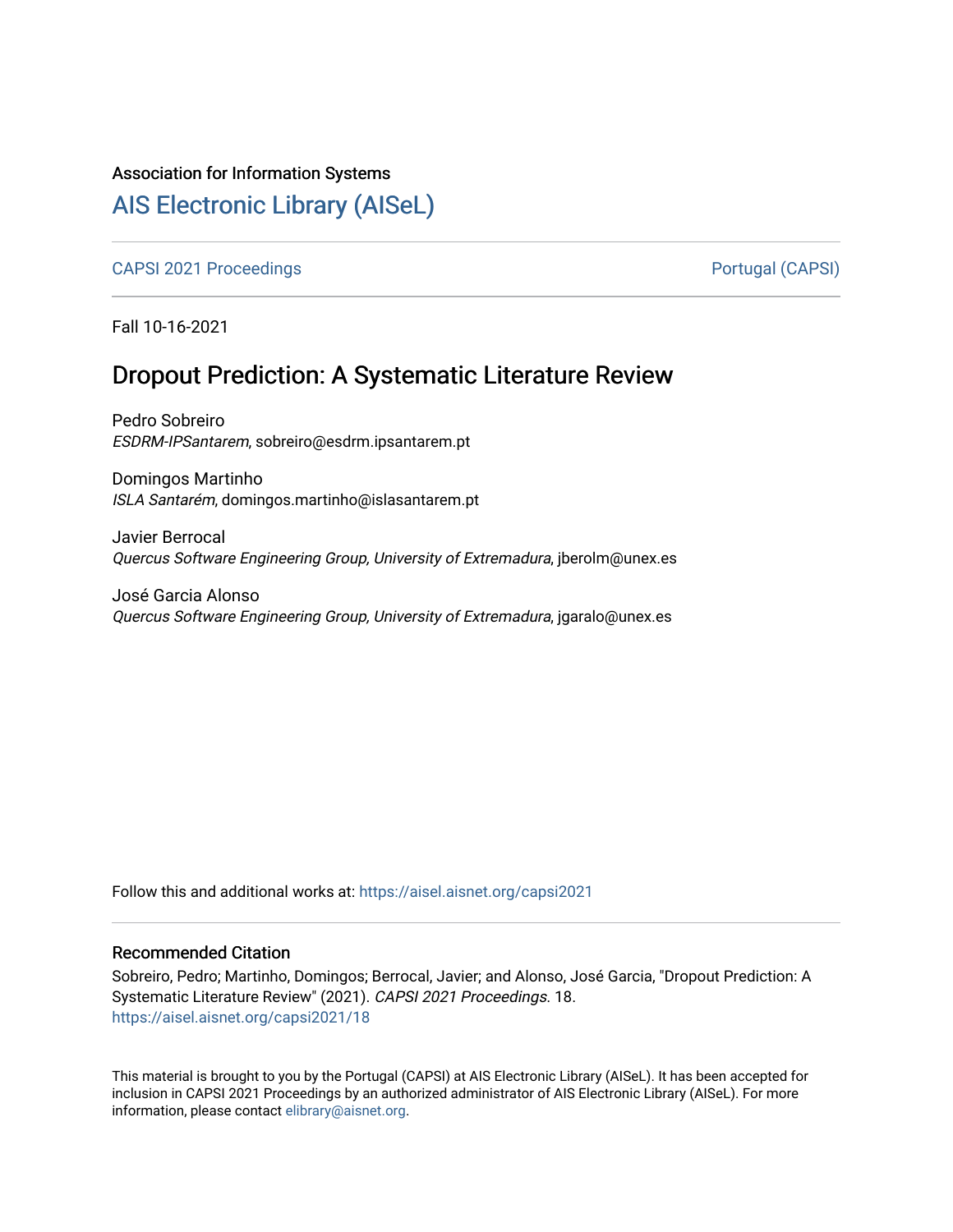# **Dropout Prediction: A Systematic Literature Review**

Pedro Sobreiro, Quality of Life Research Centre, Polytechnic Institute of Santarém, Portugal, sobreiro@esdrm.ipsantarem.pt

Domingos Martinho, ISLA Santarém, Portugal, domingos.martinho@islasantarem.pt

Javier Berrocal, Quercus Software Engineering Group, University of Extremadura, Spain, jberolm@unex.es

José Garcia Alonso, Quercus Software Engineering Group, University of Extremadura, Spain, jgaralo@unex.es

### **Abstract**

Dropout predicting is challenging analysis process which requires appropriate approaches to address the dropout. Existing approaches are applied in different areas such as education, telecommunications, retail, social networks, and banking services. The goal is to identify customers in the risk of dropout to support retention strategies. This research developed a systematic literature review to evaluate the development of existing studies to predict dropout using machine learning, following the guidelines recommended by Kitchenham and Peterson. The systematic review followed three phases planning, conducting, and reporting. The selection of the most relevant articles was based on the use of Active Systematic Review tool using artificial intelligence algorithms. The criteria identified 28 articles and several research lines where identified. Dropout is a transversal problem for several sectors of economic activity, where it can be taken countermeasures before it happens if detected early.

**Keywords:** dropout prediction; customers; machine learning

## **1. INTRODUCTION**

Customer analysis is fundamental to develop business and marketing intelligence (Sheth, Mittal, & Newman, 1998), supporting the understanding of historical data identifying trends and patterns (Berry & Linoff, 2004). This process is also known as data mining, the extraction of knowledge from data (Han & Kamber, 2006). Data mining encompasses techniques from other domains such as statistics, machine learning, pattern recognition, database and data warehouse systems, information retrieval, visualization, algorithms, and high-performance computing (Han, Kamber, & Pei, 2012). Data mining explores and analyses data to discover relevant patterns using task such as classification; regressions; clusters analysis (Han & Kamber, 2006). According to Han, Kamber, and Pei (Han et al., 2012), these tasks present many similarities between data mining and machine learning. Machine learning is understood as an automated process to extract patterns from the data (Kelleher, Namee, & D'Arcy, 2015), generalizing from the examples in the training set (Domingos, 2012). Machine learning could be used to extract knowledge to understand dropout with the development of effective retention strategies (Verbeke, Martens, Mues, & Baesens, 2011). The use of machine learning allows the discovery of patterns supporting the identification of hypothesis addressing existing problems.

1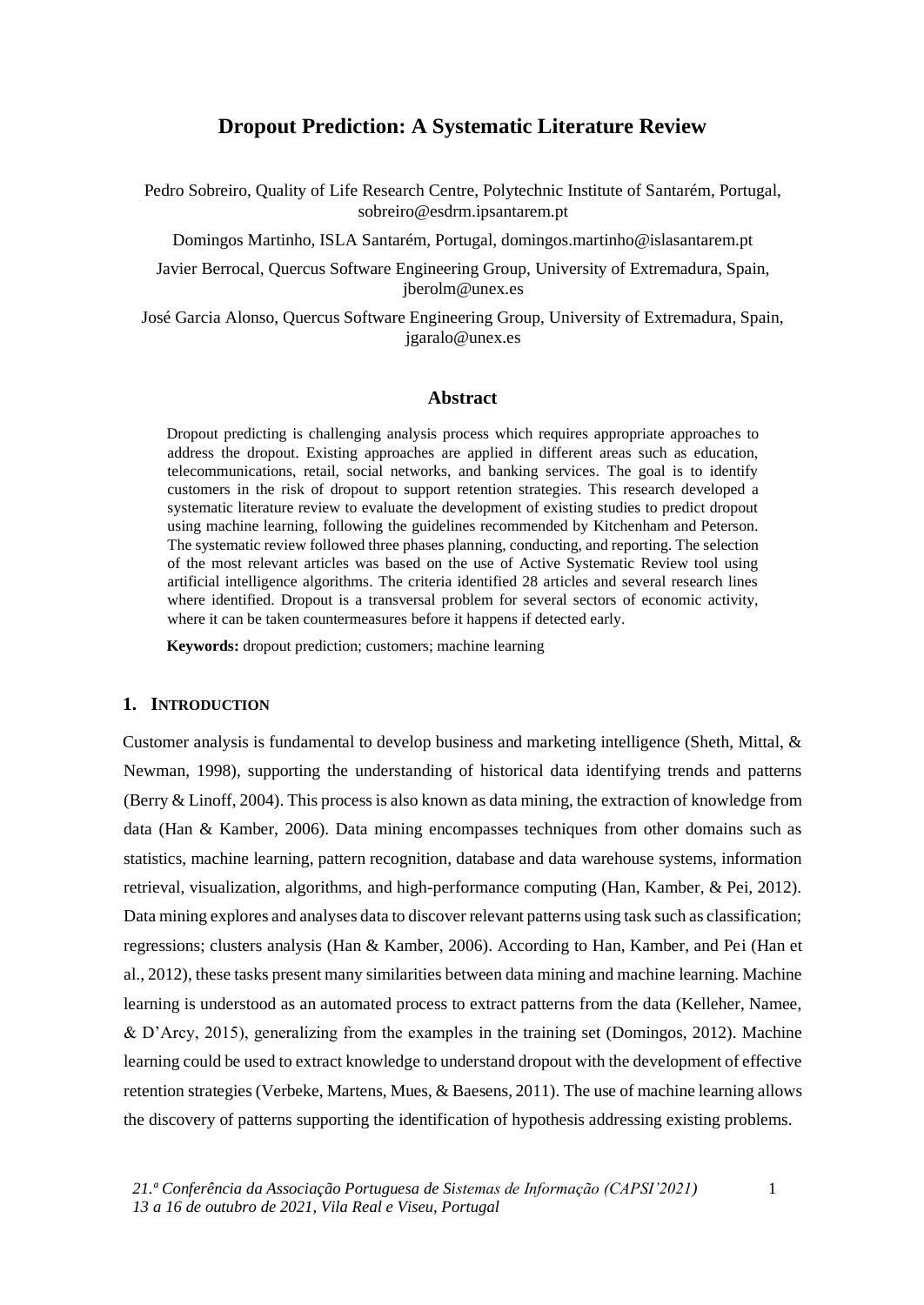The dropout is a problem that needs to be addressed. The costs of retaining customers are lower when compared to the costs of attracting new ones (Edward & Sahadev, 2011). Reichheld (Reichheld, 1996) evidenced that reducing dropout rates by 5% (e.g., from 15% to 10% per year) could represent an increase in profits up to the double. A customer that dropout represents a loss of money, if an organization can predict the dropout is possible to develop counter measures to avoid the desertion. Machine learning algorithms have been used to predict customer dropout (Bandara, Perera, & Alahakoon, 2013), without however to consider the timings of the dropout. Survival analysis, or more generally, time-to-event analysis, refers to a set of methods to describe the probability of surviving past a specified time point, or more generally, the probability that the event of interest has not yet occurred by this time point (Schober & Vetter, 2018). To our knowledge there is a lack of systematic literature review addressing the dropout using machine learning techniques.

This research analyses state of the art and identifies Machine Learning studies to predict customer dropout. It is developed under a methodology of systematic literature review applied by Kitchman & Charters (Kitchenham & Charters, 2007) to perform a systematic literature review.

## **2. RESEARCH METHODOLOGY**

According to Fink (Fink, 2010), systematic literature review (SLR) is a systematic, explicit, and reproducible method for identifying, evaluating, and synthesizing the existing body of completed and recorded work produced by researchers, scholars, and practitioners.

The importance to understand customer dropout and the diversity of employed algorithms requires an understanding of trends and existing problems to create a ground base of knowledge. For the development of the systematic literature review was adopted, the methodology applied by Kitchenham & Charters (Kitchenham & Charters, 2007) developed in three stages: Planning, Implementation and Results.

There were identified four research questions to determine the main aspects related to the customer dropout with contractual settings.

RQ1.What are the trends in machine learning algorithms to predict dropout? RQ1 aims at identifying the ML techniques that have been used to predict the customer's dropout.

RQ2. When the dropout occurs? RQ2 intends to understand if the timing related to the customer dropout is considered.

RQ3. What are the more relevant features related to predicting customer dropout?

RQ4. What is the accuracy of the machine learning algorithms to predict dropout? This phase requires the identification of the search strategy. The authors adopted the Population,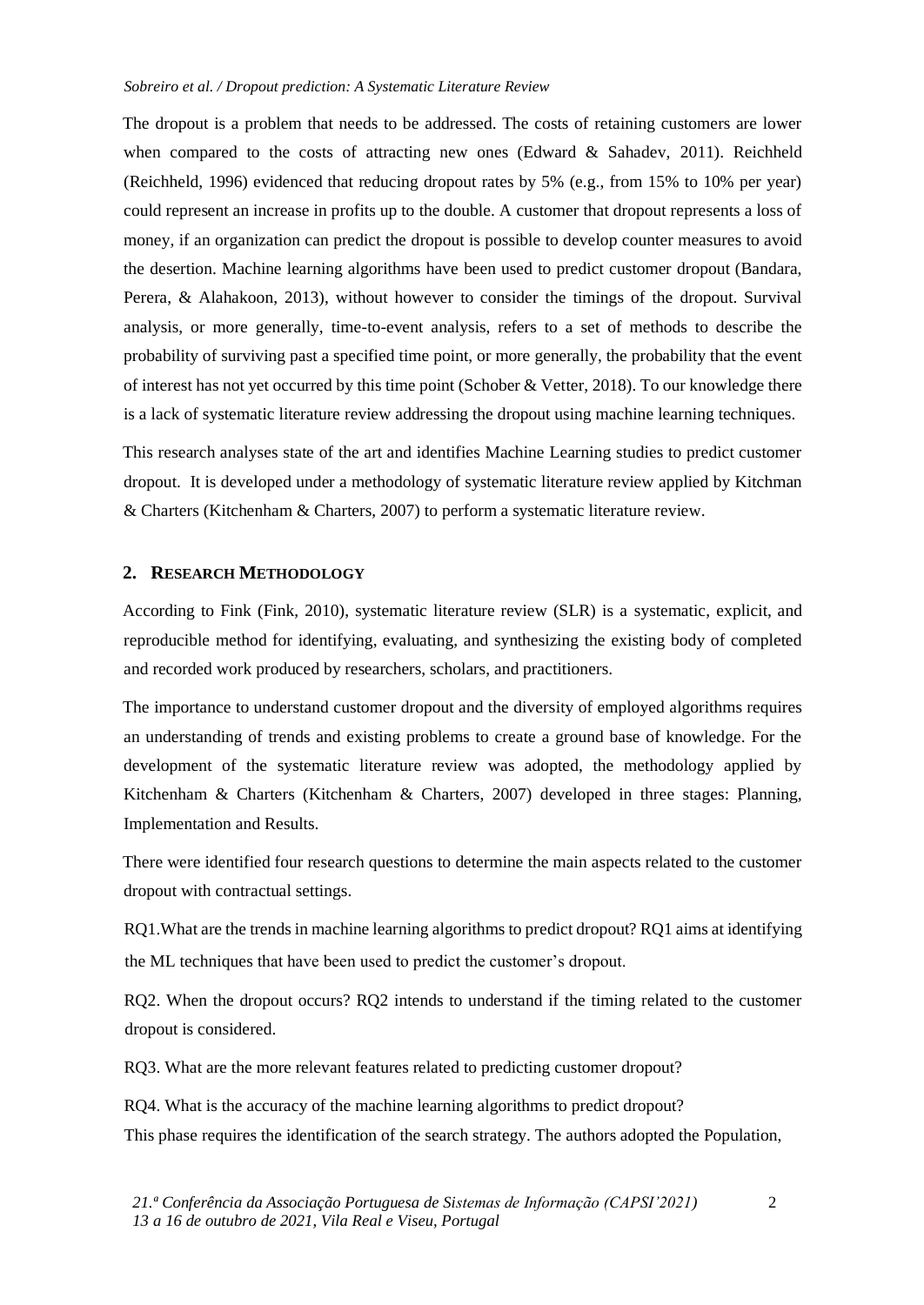Intervention, Comparison, Outcomes and Context (PICOC) as suggested Kitchenham and Charters (Kitchenham & Charters, 2007) and proposed by Petticrew and Roberts (Petticrew & Roberts, 2006). The adopted search criteria were (("customer dropout") OR ("customer churn") AND "machine learning" AND ("contractual" OR "membership")), which was applied to the title, abstract, and keywords in the search period between January 2000 and December 2019 using the IEEE Digital Library database.

The exclusion criteria were Books, Non-English articles, patents, and thesis.

A total of 218 studies were found in the first step. The selection process of the identified articles was developed using ASReview (ASReview Core Development Team, 2019) creating a dataset of the identified articles, providing five relevant papers and five irrelevant papers to train Machine Learning model Naïve Bayes. After we started the reviewing process labelling the subsequent papers as irrelevant or relevant until start suggesting only irrelevant papers. The results were exported and analyzed only 28 relevant papers. During the data extraction one paper was excluded, remaining 27 relevant papers; this process is represented in Figure 1.



Figure 1 – Filtering process to identify the final studies for review

The quality assessment criteria was developed for the four research questions based on the score schema on Kitchenham et al. (2010). Was adopted three-level scale  $Yes = 1.0$ , Undefined  $= 0.5$  and  $No = 0$ . The selected papers were reviewed to answer the quality questions.

The data extraction process was developed while the papers were reviewed identifying the dropout domain, the type of organization (e.g., airline company, insurance company or telecommunication) and the dropout prediction techniques (e.g., Decision trees, logistic regression, or support vector machine).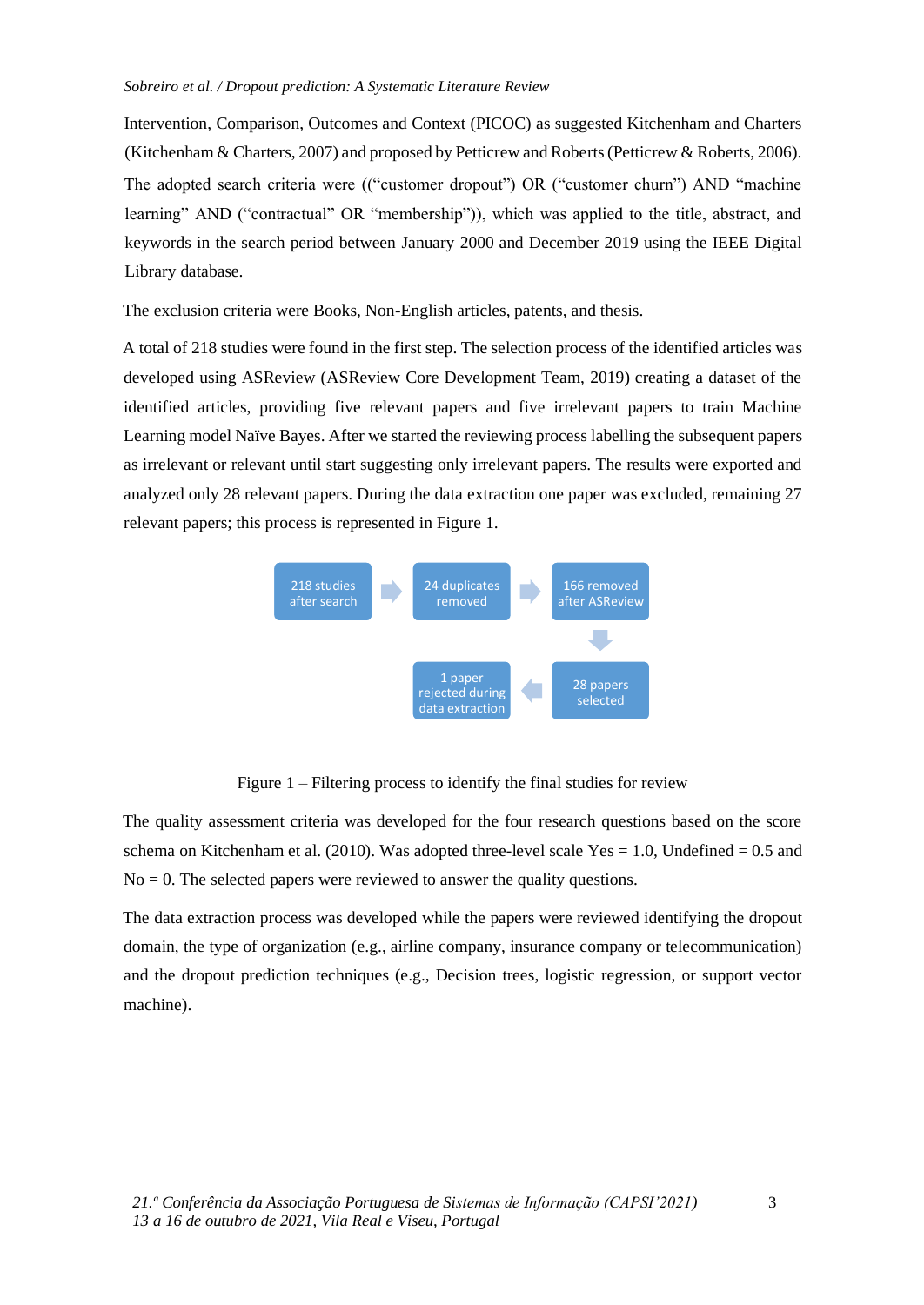

Figure 2 – Articles per year after quality assessment

# **3. RESULTS**

During the development of the systematic literature review, the authors considered the following to be the most important research organized according to the research questions.

RQ1.What are the trends in machine learning algorithms to predict dropout? RQ1 aims at identifying the ML algorithms that have been used to predict the customer's dropout.

Figure 3 presents the most common algorithms used to address the dropout problem in different business contexts. The algorithms based in decision trees are present in almost 17 articles, followed by logistic regression and neural networks.



Figure 3 – Main algorithms used in the analyzed papers.

Focusing further on the citations, the five most cited studies, are the one of Runge, Gao, Garcin, & Faltings (2014) with 119 citations in total, Bi, Cai, Liu, & Li (2016) with 73 citations, Phadke, Uzunalioglu, Mendiratta, Kushnir, & Doran (2013) with 62, Perianez, Saas, Guitart, & Magne (2016) with 42 and Jinbo, Xiu, & Wenhuang (2007) with 25, as per May of 2020 according to Google Scholar.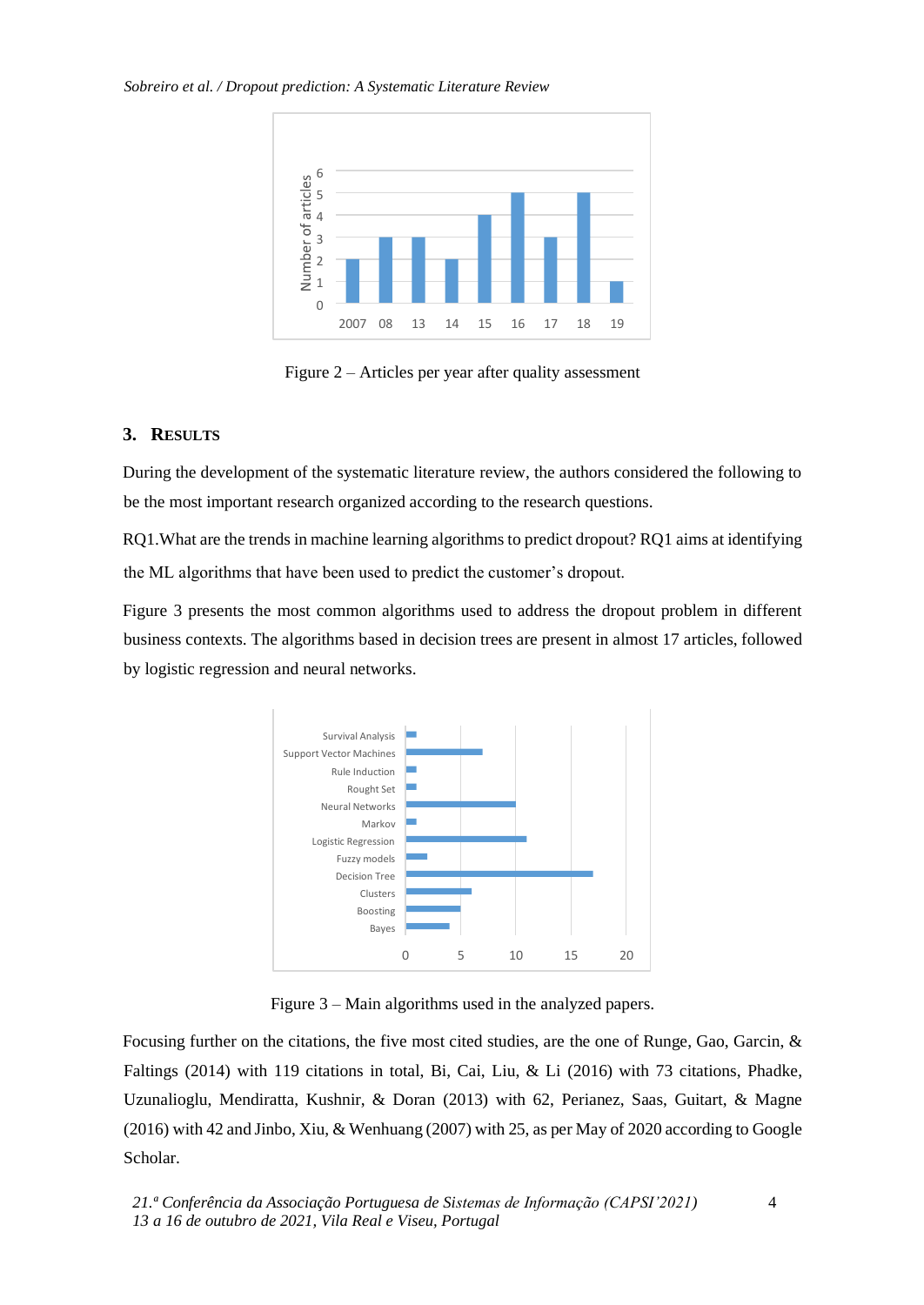The most cited article, by Runge et al. (2014) predict churn for high value players of casual social games and attempts to assess the business impact that can be derived from a predictive churn model—indicating that contacting players shortly before the predicted churn event improves the effectiveness of communication with players.

Bi et al. (2016) propose a new clustering algorithm exploring a case study of China Telecom. The study address also management suggestions to develop marketing strategies to ensure profit maximization.

Phadke et al. (2013) employ churn prediction algorithms based on service usage metrics, network performance indicators, and traditional demographic information. However, they develop the churn prediction based also on a social analysis of the call graph to quantify the strength of social ties between users. The Study was developed in the telecom sector.

Perianez et al. (2016) for the first time in the social games' domain, develop a survival ensemble model which provides a comprehensive analysis together with an accurate prediction of churn. Their approach predicts the probability of churning as function of time providing more accurate and more stable prediction results than traditional approaches.

Jinbo et al. (2007) employ the use of AdaBoost which is a main branch of boosting algorithms to predict the customer churn in a bank using a credit debt customer database.

The most cited articles are manly in the business sector games (two), telecommunications (two) and credit (one). Only study address the use of the survival

Weiyun Ying et al. (2008) investigate the effectiveness of the random forests approach in predicting customer churn in the banking industry.

Motahari et al. (2014) investigate various churn models profiling the customers and assigning churn probabilities to them and showing that churn prediction methods do not adequately model subscriber churn. Their research suggests that other subscribers' churn in their social network can influence the dropout. Their approach considers the influencers and their level of importance to increase the performance of churn prediction models.

Sundarkumar, Ravi, & Siddeshwar (2015) adopted the models' Decision Tree, Support Vector Machine, Logistic Regression, Probabilistic Neural Network (PNN) and Group Method of Data Handling (GMDH) in an Automobile Insurance fraud dataset and Credit card customer churn dataset is taken from literature. Creating rules using the obtained decision trees to identify groups to develop pre-emptive actions.

Halibas et al. (2019) implemented exploratory data analysis and feature engineering in a public domain Telecoms dataset. They applied seven classification techniques, namely, Naïve Bayes,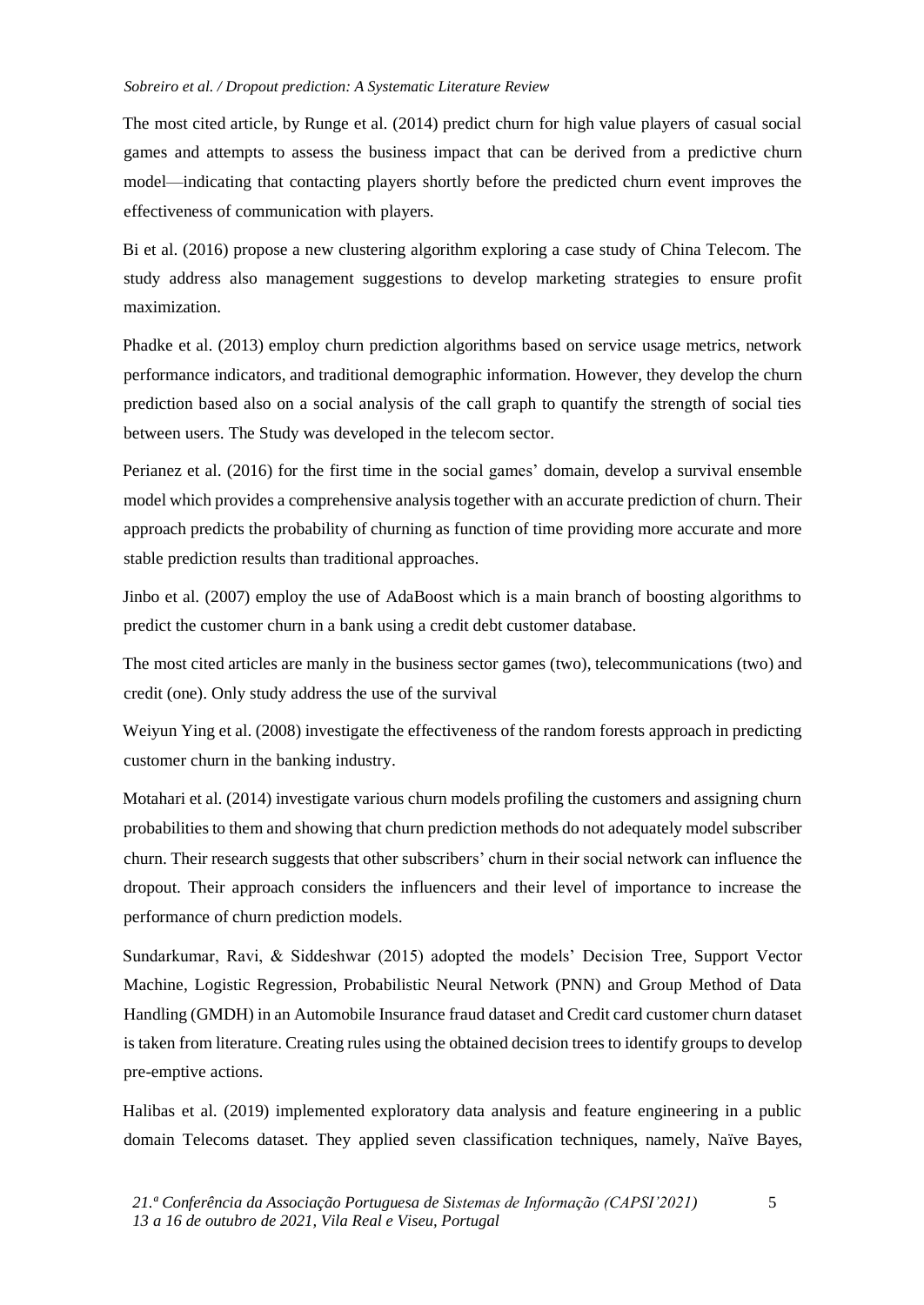Generalized Linear Model, Logistic Regression, Deep Learning, Decision Tree, Random Forest, and Gradient Boosted Trees. The best classifier identified was the Gradient Boosted Trees.

RQ2. When the dropout occurs? RQ2 intends to understand if the timing related to the customer dropout is considered.

To address this research question in the selected studies we analyzed the articles identifying which ones address the timings.

Only three studies addressed the timings related to the dropout (Figure 4). Liu et al. (Liu et al., 2018) determine the dropout and the average mobile game retention as a function of time, showing that 95% if the users end the relationship after 40 days. Employing the algorithms logistic regression, decision tree-based and support vector machines.

Runge et al. (2014) compare the prediction performance of four different classification algorithms and attempt to explore the temporal dynamics of time series data using a hidden markov model. Comparing its prediction performance against neural networks, logistic regression, decision tree and support vector machine. The test results indicated that contacting players shortly before the predicted churn event substantially improves the effectiveness of communication with players.

Perianez et al. (2016) model based on survival ensembles outputs accurate predictions of when players churn and provides information about the risk factors that affect the exit of players as well. This approach allowed to extract the median survival time and use as a life expectancy threshold. Using this allowed to label players as being at risk of churning, to act beforehand to retain valuable players, and ultimately improve game development to enhance player satisfaction.





Regarding to RQ3, what are the more relevant features related to predicting customer dropout?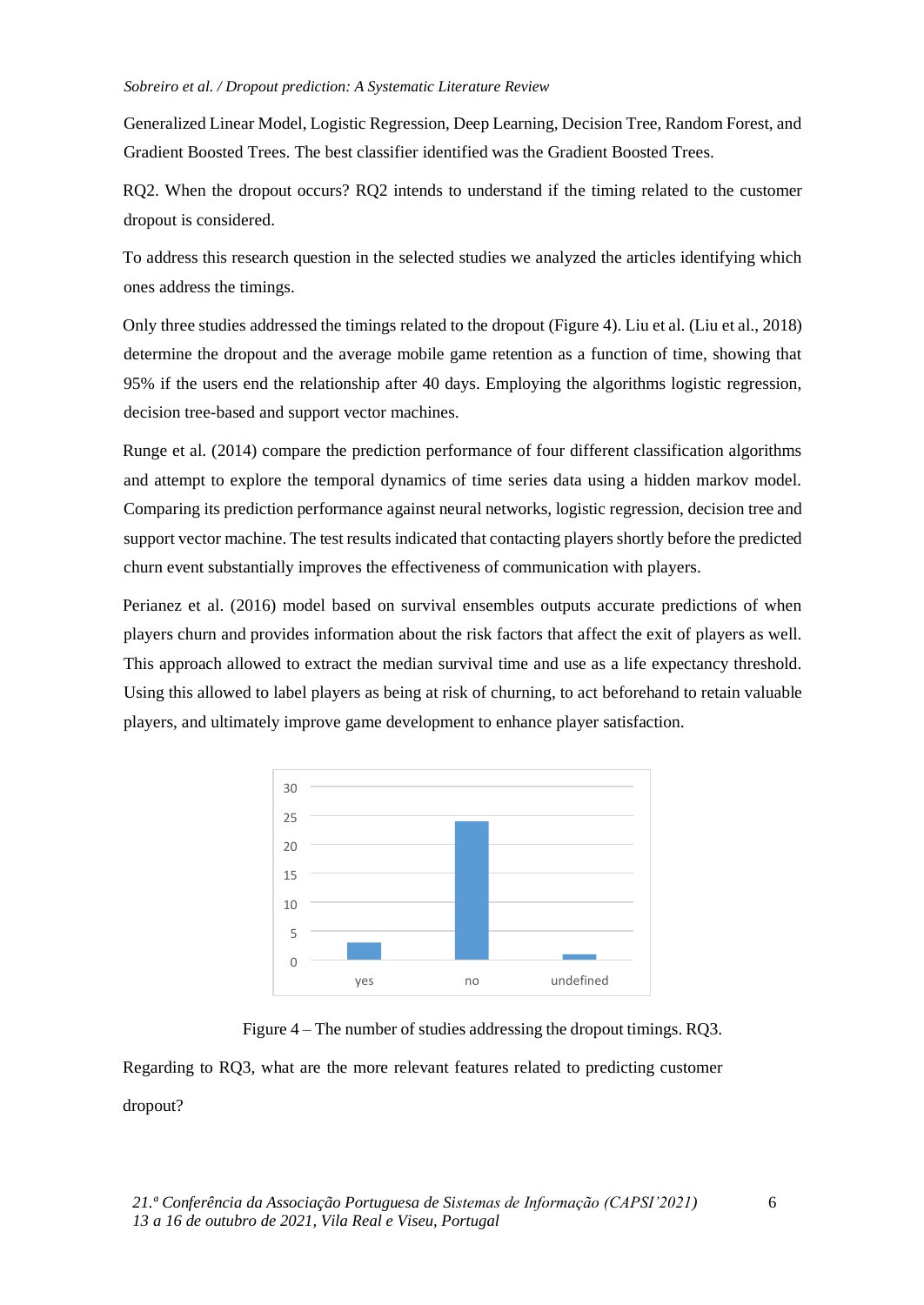To answer this research, question the selected papers where reviewed looking if the articles identified relevant features to predict dropout. The number of studies that identified the relevant features is approximately 71% (Figure 5). This represents a large proportion of the studies suggesting important features that should be considering predicting dropout, using manly demographic (e.g., age or gender and behavioral data (e.g., type of service, usage, payments) related to the use of the service being purchased manly telecommunications and financial sector.



Figure 5 – Percentage of studies identifying the relevant features.

RQ4. What is the accuracy of the machine learning algorithms to predict dropout?

In order to answer this research question, the selected papers where reviewed looking if the articles identified the accuracy in the prediction of the dropout, 25 studies (Table 1). Two studies didn't address the dropout accuracy, Franciska & Swaminathan (2017) identify several clustering algorithms to predict dropout, Bandara et al. (Bandara et al., 2013) described the efforts to build successful churn prediction models highlighting their characteristics developing a survey in the telecommunication sector. The other 25 studies identify de accuracy in the prediction of the dropout representing a large majority of the studies using manly the confusion matrix.

| Identify accuracy? | Articles                                                                                                                                                                                                                                                                                                                                                                                                                                                                                                                                                                                                                                                                                                                                                       |
|--------------------|----------------------------------------------------------------------------------------------------------------------------------------------------------------------------------------------------------------------------------------------------------------------------------------------------------------------------------------------------------------------------------------------------------------------------------------------------------------------------------------------------------------------------------------------------------------------------------------------------------------------------------------------------------------------------------------------------------------------------------------------------------------|
| Yes                | (Bi, Cai, Liu, & Li, 2016; Columelli, Nunez-del-Prado, & Zarate-<br>Gamarra, 2016; Gök, Özyer, & Jida, 2015; Halibas et al., 2019; Jinbo, Li<br>Xiu, & Wenhuang, 2007; Kayes & Chakareski, 2015; Liu et al., 2018;<br>Manongdo & Xu, 2016; Mohanty & Rani, 2015; Motahari et al., 2014;<br>Perianez, Saas, Guitart, & Magne, 2016; Phadke, Uzunalioglu,<br>Mendiratta, Kushnir, & Doran, 2013; Qaisi, Rodan, Qaddoum, & Al-<br>Sayyed, 2018; Runge, Gao, Garcin, & Faltings, 2014; Semrl & Matei,<br>2017; Shankar, Rajanikanth, Sivaramaraju, & Murthy, 2018;<br>Sundarkumar, Ravi, & Siddeshwar, 2015; Wu & Li, 2018, p.; Xiao, Jiang,<br>He, & Teng, 2016; Xie & Li, 2008; Ye & Chen, 2008; Ying, Li, Xie, &<br>Johnson, 2008; Zhang, Qi, Shu, & Cao, 2007) |
| N <sub>0</sub>     | (Bandara, Perera, & Alahakoon, 2013; Franciska & Swaminathan, 2017)                                                                                                                                                                                                                                                                                                                                                                                                                                                                                                                                                                                                                                                                                            |

Table 1 – Studies identifying the prediction accuracy.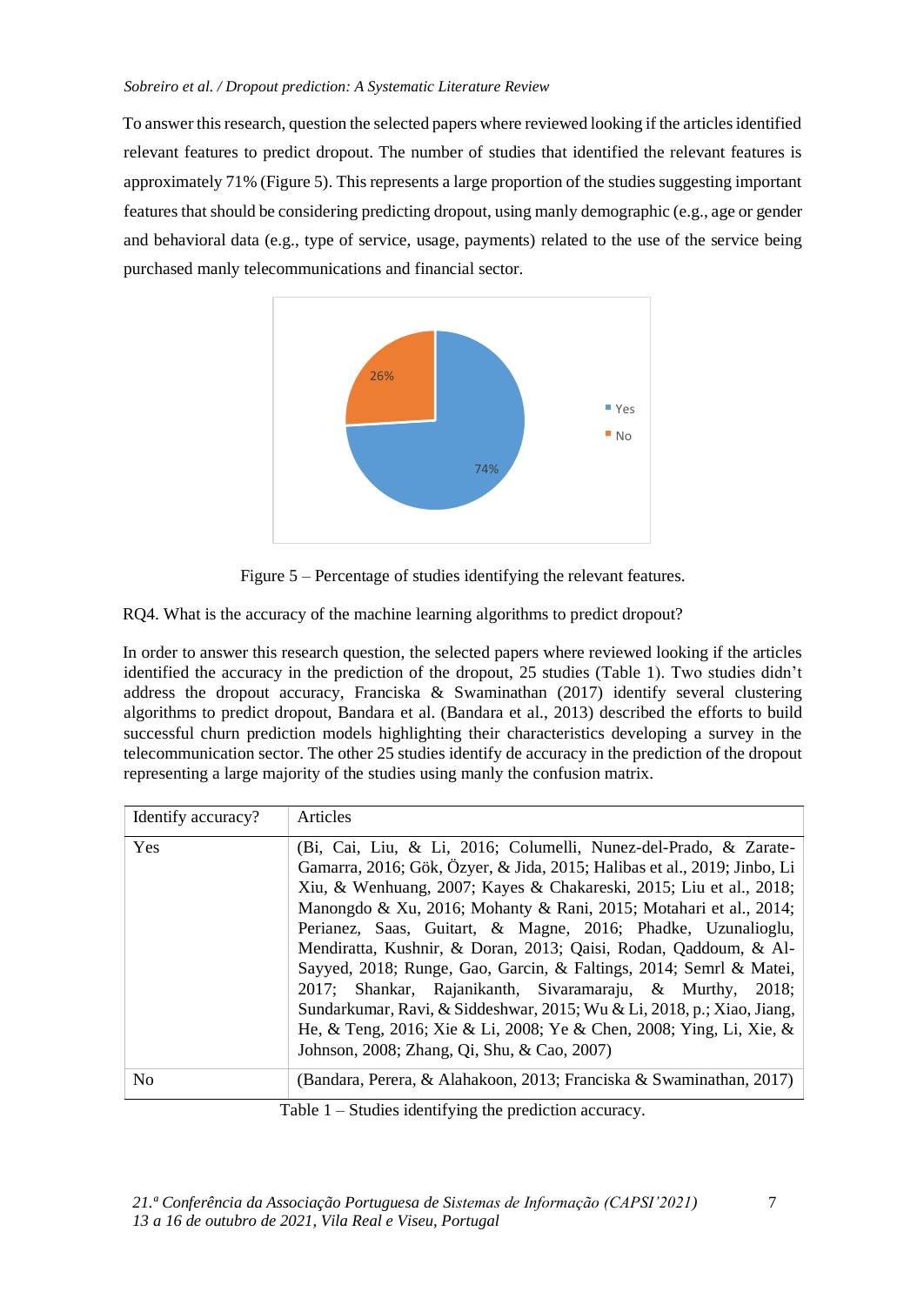The sector of telecommunications is the main researched area, followed by financial institutions (Figure 7)



Figure 7 – The number of studies per business context.

# **4. CONCLUSION**

The development in the adoption of machine learning techniques to predict customer dropout is using more ensemble methods integrating different approaches. The telecommunications sector is the area were being developing most of the studies, which identifies some business areas that need to be addressed.

The implementation of algorithms to predict dropout using survival analysis approaches is underresearched, only three research papers, but if we considering the number of citations for those articles this could stand for an interest using survival analysis to predict dropout (Perianez et al., 2016).

The use of algorithms to explore the timings when the dropout will occur is an approach that allow to complement the dropout prediction, giving more information to support the development of actions considering both the probability and when should be developed countermeasures to avoid the customer dropout.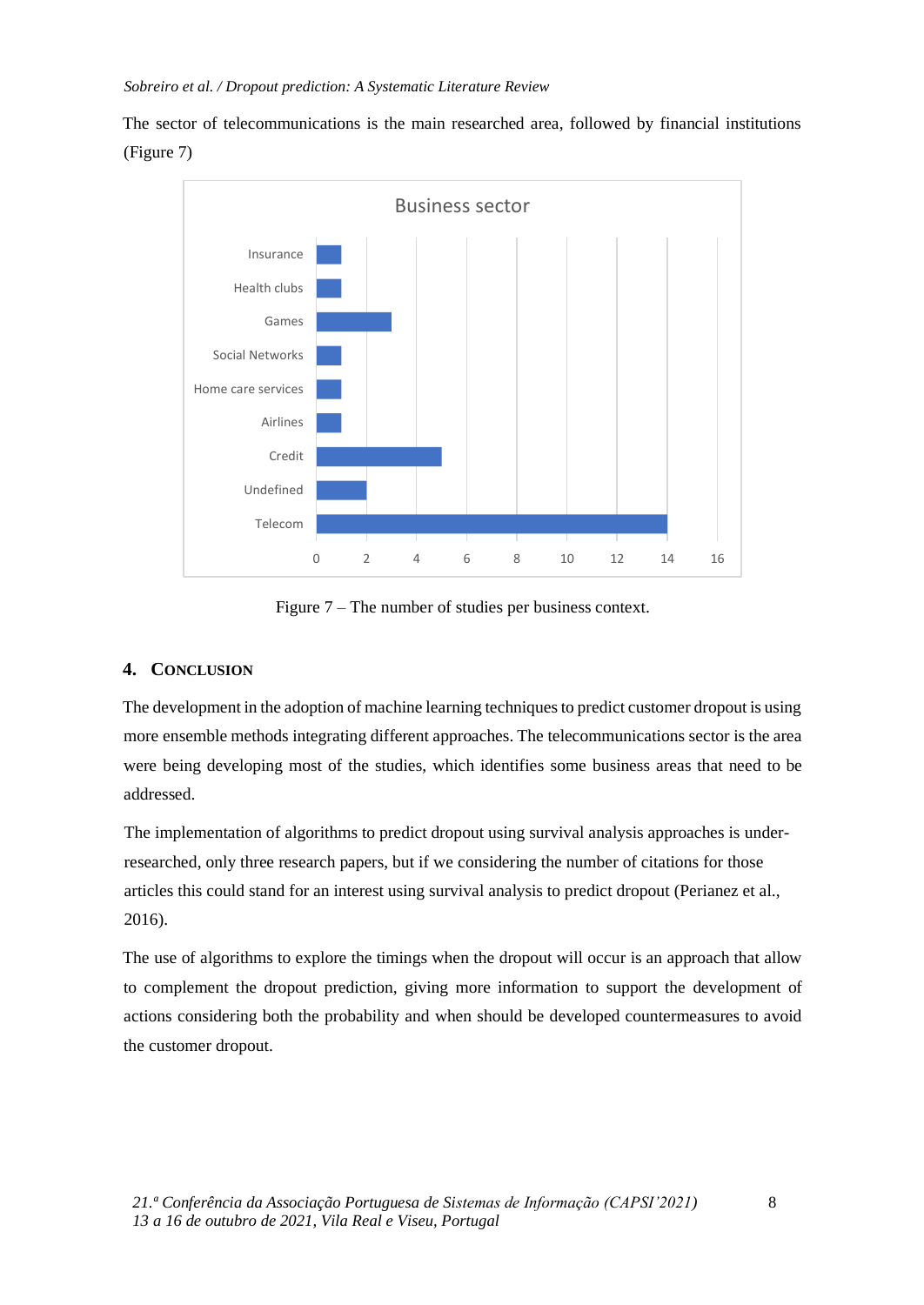## **REFERENCES**

- ASReview Core Development Team. (2019). ASReview: Active learning for systematic reviews. Utrecht, The Netherlands: Utrecht University. doi: 10.5281/zenodo.3345592
- Bandara, W. M. C., Perera, A. S., & Alahakoon, D. (2013). Churn prediction methodologies in the telecommunications sector: A survey. 2013 International Conference on Advances in ICT for Emerging Regions (ICTer), 172–176. Colombo, Sri Lanka: IEEE. doi: 10.1109/icter.2013.6761174
- Berry, M. J. A., & Linoff, G. (2004). Data mining techniques: For marketing, sales, and customer relationship management (2nd ed). Indianapolis, Ind: Wiley Pub.
- Bi, W., Cai, M., Liu, M., & Li, G. (2016). A Big Data Clustering Algorithm for Mitigating the Risk of Customer Churn. IEEE Transactions on Industrial Informatics, 12(3), 1270–1281. doi: 10/f8swxp
- Columelli, L., Nunez-del-Prado, M., & Zarate-Gamarra, L. (2016). Measuring churner influence on pre-paid subscribers using fuzzy logic. 2016 XLII Latin American Computing Conference (CLEI), 1–10. Valparaíso, Chile: IEEE. doi: 10/ggtgjr
- Domingos, P. (2012). A Few Useful Things to Know About Machine Learning. Commun. ACM, 55(10), 78–87. doi: 10.1145/2347736.2347755
- Edward, M., & Sahadev, S. (2011). Role of switching costs in the service quality, perceived value, customer satisfaction and customer retention linkage. Asia Pacific Journal of Marketing and Logistics, 23(3), 327–345. doi: 10.1108/13555851111143240
- Fink, A. (2010). Conducting Research Literature Reviews: From the Internet to Paper. SAGE.
- Franciska, I., & Swaminathan, B. (2017). Churn prediction analysis using various clustering algorithms in KNIME analytics platform. 2017 Third International Conference on Sensing, Signal Processing and Security (ICSSS), 166–170. Chennai, India: IEEE. doi: 10/ggtgjp
- Gök, M., Özyer, T., & Jida, J. (2015). A Case Study for the Churn Prediction in Turksat Internet Service Subscription. Proceedings of the 2015 IEEE/ACM International Conference on Advances in Social Networks Analysis and Mining 2015 - ASONAM '15, 1220–1224. Paris, France: ACM Press. doi: 10/ggtgh9
- Halibas, A. S., Cherian Matthew, A., Pillai, I. G., Harold Reazol, J., Delvo, E. G., & Bonachita Reazol, L. (2019). Determining the Intervening Effects of Exploratory Data Analysis and Feature Engineering in Telecoms Customer Churn Modelling. 2019 4th MEC International Conference on Big Data and Smart City (ICBDSC), 1–7. doi: 10/ggtgbw
- Han, J., & Kamber, M. (2006). Data mining: Concepts and techniques (2nd ed). Amsterdam; Boston: San Francisco, CA: Elsevier; Morgan Kaufmann.
- Han, J., Kamber, M., & Pei, J. (2012). Data mining: Concepts and techniques (3. ed). Amsterdam: Elsevier; Morgan Kaufmann.
- Jinbo, S., Xiu, L., & Wenhuang, L. (2007). The Application of AdaBoost in Customer Churn Prediction. 2007 International Conference on Service Systems and Service Management, 1–6. Changdu, China: IEEE. doi: 10/fn2m26
- Kayes, I., & Chakareski, J. (2015). Retention in Online Blogging: A Case Study of the Blogster Community. IEEE Transactions on Computational Social Systems, 2(1), 1–14. doi: 10/ggtgjt
- Kelleher, J. D., Namee, B. M., & D'Arcy, A. (2015). Fundamentals of Machine Learning for Predictive Data Analytics: Algorithms, Worked Examples, and Case Studies (1 edition). Cambridge, Massachusetts: The MIT Press.
- Kitchenham, B., & Charters, S. (2007). Guidelines for performing structural literature reviews in software engineering (pp. 1–26) [Joint technical report]. Australia: Keele Univ., and Empirical Software Eng., Nat'l ICT.
- Kitchenham, B., Pretorius, R., Budgen, D., Pearl Brereton, O., Turner, M., Niazi, M., & Linkman, S. (2010). Systematic literature reviews in software engineering – A tertiary study. Information and Software Technology, 52(8), 792–805. doi: 10.1016/j.infsof.2010.03.006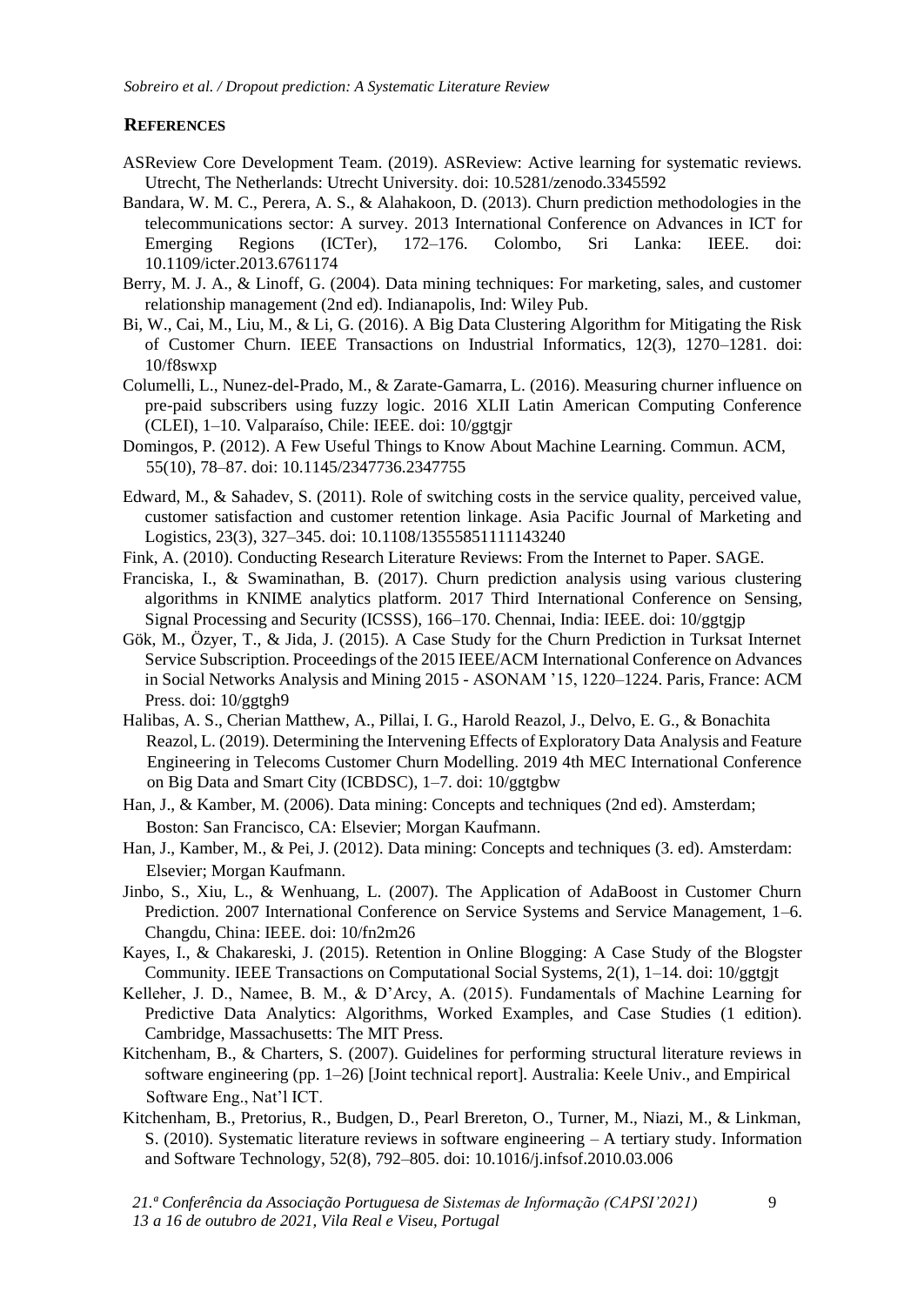- Liu, X., Xie, M., Wen, X., Chen, R., Ge, Y., Duffield, N., & Wang, N. (2018). A Semi-Supervised and Inductive Embedding Model for Churn Prediction of Large-Scale Mobile Games. 2018 IEEE International Conference on Data Mining (ICDM), 277–286. Singapore: IEEE. doi: 10/ggtgh8
- Manongdo, R., & Xu, G. (2016). Applying client churn prediction modeling on home-based care services industry. 2016 International Conference on Behavioral, Economic and Socio-Cultural Computing (BESC), 1–6. Durham, NC, USA: IEEE. doi: 10/ggtgjj
- Mohanty, R., & Rani, K. J. (2015). Application of Computational Intelligence to Predict Churn and Non-Churn of Customers in Indian Telecommunication. 2015 International Conference on Computational Intelligence and Communication Networks (CICN), 598–603. doi: 10/ggtgb3
- Motahari, S., Jung, T., Zang, H., Janakiraman, K., Li, X.-Y., & Hoo, K. S. (2014). Predicting the influencers on wireless subscriber churn. 2014 IEEE Wireless Communications and Networking Conference (WCNC), 3402–3407. Istanbul, Turkey: IEEE. doi: 10/ggtgjf
- Perianez, A., Saas, A., Guitart, A., & Magne, C. (2016). Churn Prediction in Mobile Social Games: Towards a Complete Assessment Using Survival Ensembles. 2016 IEEE International Conference on Data Science and Advanced Analytics (DSAA), 564–573. Montreal, QC, Canada: IEEE. doi: 10/ggtgjh
- Petticrew, M., & Roberts, H. (2006). Systematic reviews in the social sciences: A practical guide. Malden, MA; Oxford: Blackwell Pub.
- Phadke, C., Uzunalioglu, H., Mendiratta, V. B., Kushnir, D., & Doran, D. (2013). Prediction of Subscriber Churn Using Social Network Analysis. Bell Labs Technical Journal, 17(4), 63–75. doi: 10/ggtgjq
- Qaisi, L. M., Rodan, A., Qaddoum, K., & Al-Sayyed, R. (2018). Customer churn prediction using data mining approach. 2018 Fifth HCT Information Technology Trends (ITT), 348–352. doi:  $10$ /ggtgb4
- Reichheld, F. F. (1996, March 1). Learning from Customer Defections. Harvard Business Review, (March–April 1996). Retrieved from https://hbr.org/1996/03/learning-from-customer-defections
- Runge, J., Gao, P., Garcin, F., & Faltings, B. (2014). Churn prediction for high-value players in casual social games. 2014 IEEE Conference on Computational Intelligence and Games, 1–8. Dortmund, Germany: IEEE. doi: 10/ggtgjk
- Semrl, J., & Matei, A. (2017). Churn prediction model for effective gym customer retention. 2017 International Conference on Behavioral, Economic, Socio-Cultural Computing (BESC), 1–3. doi: 10.1109/BESC.2017.8256379
- Shankar, R. S., Rajanikanth, J., Sivaramaraju, V. V., & Murthy, K. V. S. S. R. (2018). PREDICTION OF EMPLOYEE ATTRITION USING DATAMINING. 2018 IEEE International Conference on System, Computation, Automation and Networking (Icscan), 1–8. Pondicherry: IEEE. doi: 10/ggtgjs
- Schober, P., & Vetter, T. R. (2018). Survival Analysis and Interpretation of Time-to-Event Data: The Tortoise and the Hare. Anesthesia and Analgesia, 127(3), 792–798. doi: 10.1213/ANE.0000000000003653
- Sheth, J. N., Mittal, B., & Newman, B. (1998). Customer Behavior: Consumer Behavior and Beyond (1 edition). Fort Worth, TX: South-Western College Pub.
- Sundarkumar, G. G., Ravi, V., & Siddeshwar, V. (2015). One-class support vector machine based undersampling: Application to churn prediction and insurance fraud detection. 2015 IEEE International Conference on Computational Intelligence and Computing Research (ICCIC), 1–7. Madurai, India: IEEE. doi: 10/ggtgjb
- Wu, L., & Li, M. (2018). Applying the CG-logistic Regression Method to Predict the Customer Churn Problem. 2018 5th International Conference on Industrial Economics System and Industrial Security Engineering (IEIS), 1–5. doi: 10/ggtgb5
- Verbeke, W., Martens, D., Mues, C., & Baesens, B. (2011). Building comprehensible customer churn prediction models with advanced rule induction techniques. Expert Systems with Applications, 38(3), 2354–2364. doi: 10.1016/j.eswa.2010.08.023